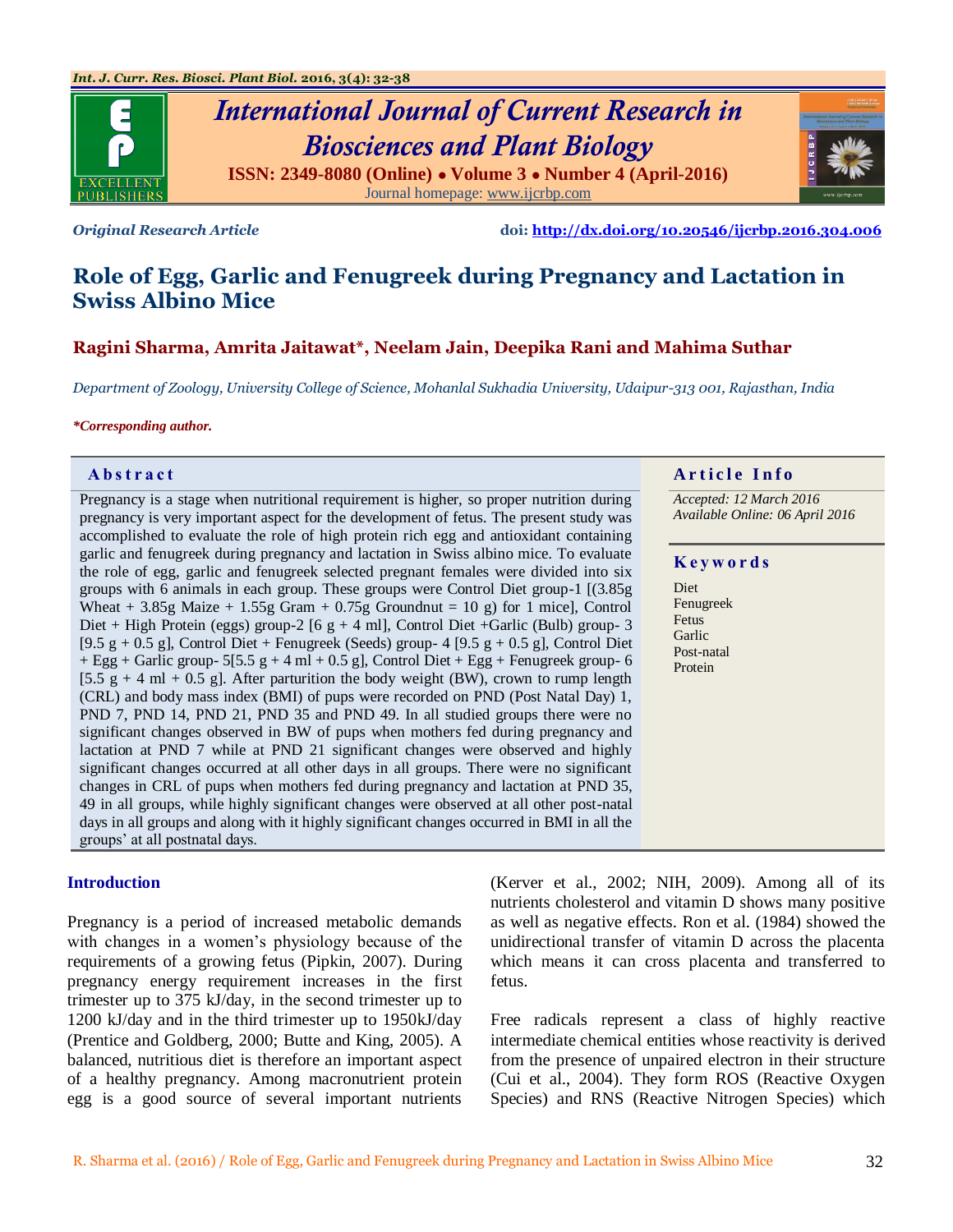causes oxidative damage to nucleic acids, lipids, proteins (Agarwal and Sohal, 1994; Beckman and Ames, 1998; Halliwell and Gutteridge, 1999; Young and Woodside 2001; Levine, 2002). Antioxidant neutralizes freeradicals by donating an electron to free- radicals (Halliwell et al., 1995).

Plant based diet with high intake of fruits; vegetables and other nutrients rich plant food are good source of antioxidants. Therefore plant based diet reduces the risk of oxidative stress related diseases like prevention of cancers of alimentary canal (Johnson, 2004; Riboli and Norat, 2003; World Cancer Research Fund, 2007), ischemic stroke (Joshipura et al., 1999), coronary heart disease (Joshipura et al., 2001). They also help in cell maintenance and DNA repair (Astley et al., 2004).

Garlic (*Allium sativum)* is a rich source of nutrients and also a very good source of energy. Researchers have worked on transfer of amino acid and fats especially omega-3- fatty acid across the placenta (Schneider et al., 1979; Jones et al., 2014). *Allium* has been reported to be effective in reducing body weight. Fenugreek *(Trigonella foenum-graecum)* is a natural means to increase milk supply in women. Researchers indicated that fenugreek seed extract supplementation help in reducing the body and adipose tissue weight (Handa et al., 2005; Geetha et al., 2011). Body mass index or quetelet index is an estimate of body composition that correlates individual weight and height to lean body mass. BMI plays important role in pregnancy, a mother who is underweight prior to becoming pregnant put her baby at risk of complications because of association between underweight status and malnutrition (Chu et al., 2007).

Previously many studies have been done on the egg, garlic and fenugreek in adults but information on developmental stages is very scanty. So to fulfill this lacuna the present study is focused on the effects of these antioxidants on morphology of Swiss albino mice when given alone and in combination especially during pregnancy and lactation.

#### **Materials and methods**

The experiments were conducted in the Environmental and Developmental Toxicology Research Laboratory, Department of Zoology, University College of Science, Mohanlal Sukhadia University, Udaipur, Rajasthan, India to observe the Role of egg, garlic and fenugreek during pregnancy and lactation in Swiss albino mice.

#### **Animals**

Healthy adult female Swiss mice 8-10 weeks old and 30g average body weight were used for this study. Animals were obtained from the animal house of our department. Male and female mice in the ratio (1:4) were kept in the cages for mating. Female mice were examined every day in the morning and females showing vaginal plug were isolated and their gestation period were recorded. Presence of spermatozoa in the vagina on the following morning was considered day one of gestation. Confirmed pregnant females were housed in polyvinyl chloride cages (270×220×140mm) wrapped with rice husk bedding, and maintained under standard laboratory conditions. The laboratory animals were kept in well ventilated animal room with relative humidity of 70- 80%. The room lighting consisted of alternate 12 hours light and dark periods. The animals had free access to food and water *ad libitum*. The maintenance and handling of the animals were done as per the guidelines of Purpose of Control and Supervision of Experimental Animals, Ministry of Environment and Forests, Government of India. The experimental protocols were approved by the Institutional Animal Ethical Committee of the University (No. CS/Res/07/759).

#### **Experimental design**

The selected pregnant females were separated in the following groups (six animals in each group), to study the variation in BW, CRL, BMI on PND 1, PND 7, PND 14, PND 21, PND 35 and PND 49 days.

**Group I** - Control diet  $[(3.85g \text{ Wheat} + 3.85g \text{ Maize} + 1.55g$ Gram  $+ 0.75$ g Groundnut = 10 g) for 1 mice]. **Group II** - Control diet + High protein (Eggs)  $[6 \text{ g} + 4 \text{ ml}]$  up to 21<sup>st</sup> day of lactation **Group III** - Control diet + Garlic (Bulb) [9.5 g + 0.5 g] up to  $21<sup>st</sup>$ day of lactation **Group IV** - Control diet + Fenugreek (Seeds) [9.5  $g + 0.5 g$ ] up to 21<sup>st</sup> day of lactation **Group V** - Control diet + Egg + Garlic  $[5.5g+4 \text{ ml}+0.5 \text{ g}]$  up to 21<sup>st</sup> day of lactation **Group VI** - Control diet + Egg + Fenugreek  $[5.5 \text{ g} + 4 \text{ ml} + 0.5 \text{ g}]$ up to  $21<sup>st</sup>$  day of lactation

#### **Estimation of body weight (BW), crown to rump length (CRL) or body length (BL) and body mass index (BMI)**

After fostered with different diets, mice were kept separately for 42 consecutive days (21 days of gestation and 21 days of lactation). BW and CRL of the control and experimental animals were taken on 1, 7, 14, 21, 35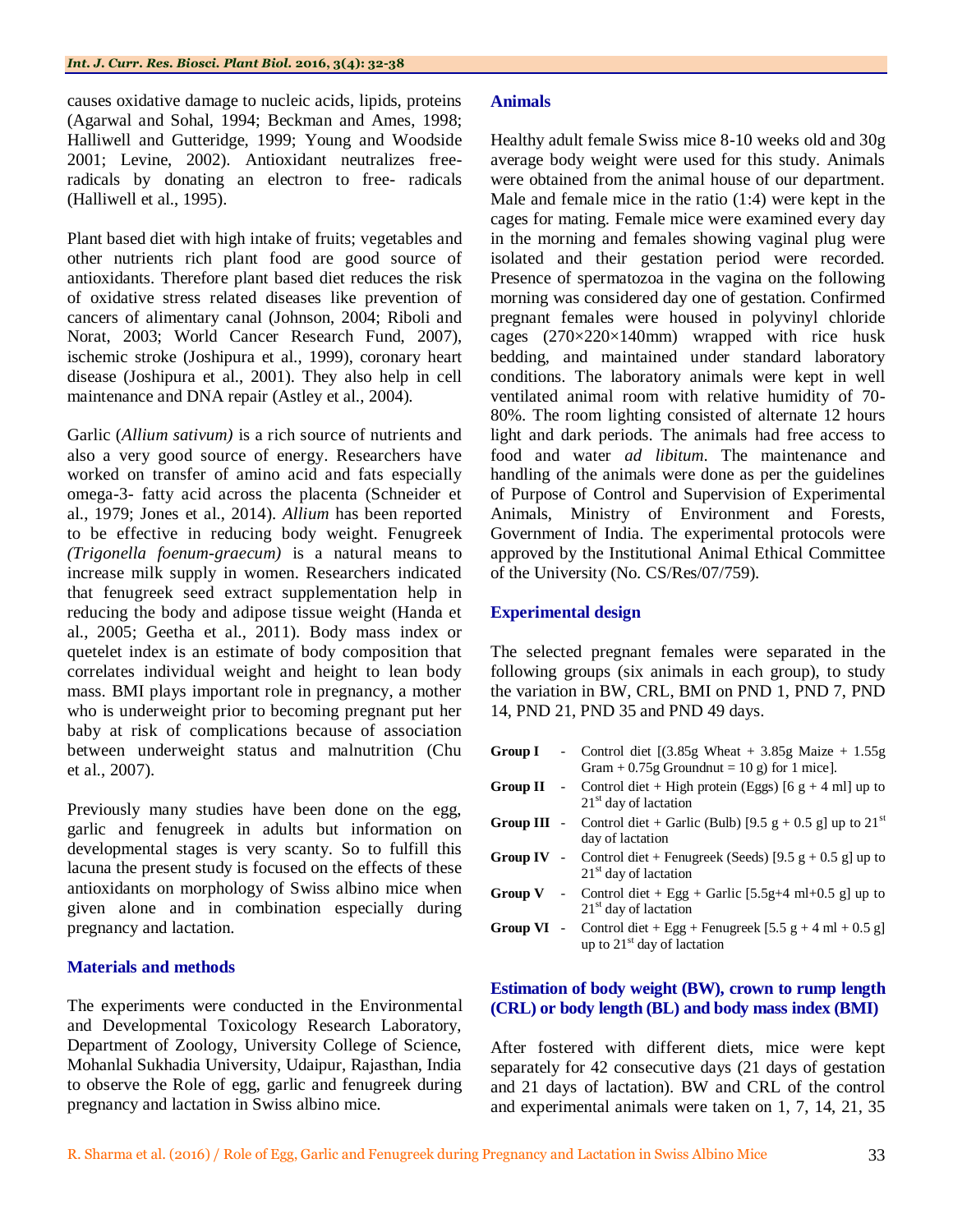and 49 PND days after parturition. BW was estimated by WJ series electronic balance model No.WJ302A. CRL was estimated by measuring scale. From the data of BW and CRL body mass index (BMI) was calculated. The BMI was calculated for control and experimental mice at post natal days (PND) 1, 7, 14, 21, 35, 49 by using body weight and crown to rump body length. The body mass index (BMI) was calculated by the formula as described by Novelli et al. (2007).

#### **Body Mass Index (BMI) = Body Weight (g)/Length<sup>2</sup> (cm<sup>2</sup> )**

The data was analyzed statistically using SPSS v. 17 (SPSS, Chicago, USA). The significance differences among means were carried out using Duncan's multiple range tests at  $p$ < 0.05. The results were expressed as mean  $\pm$  SD of experiments.

#### **Results**

*1. Effect of different diets on body weight of neonates on various postnatal days 1, 7, 14, 21, 35 and 49:* Details of Body Weight (BW) in various experimental groups in comparison to control are shown in Table 1 and Fig. 1. Statistically highly significant  $(p<0.01)$ changes were observed at PND 1 at the time of birth, PND 21 at the end of lactation, PND 35 at the time of puberty, PND 49 after puberty. At PND 1 H.P.D. treated group showed highest B.W. gain in comparison to all other experimental groups while all other groups showed similar results to one another. At PND 21 H.P.D. treated group showed highest B.W. gain in comparison to all other experimental groups while other experimental groups showed similar results. At PND 35 and 49 B.W. gain was highest in H.P.D. treated group in comparison to all other experimental groups, Garlic + H.P.D. and Fenugreek + H.P.D. treated groups showed similar results, garlic and fenugreek treated groups also showed similarity in changes.

The High protein Diet (H.P.D.) treated group showed much increased in body weight in comparison to Garlic, Fenugreek, Garlic + H.P.D and Fenugreek + H.P.D. treated groups. This shows that increased in body weight which occurs in H.P.D. treated group was balanced by garlic and fenugreek when given in combination with H.P.D. diet. This shows that garlic and fenugreek are weight controlling agent.

**Table 1.** Variations in Body Weight (BW) of neonates in different experimental groups on PND 1, PND 7, PND 14, PND 21, PND 35 and PND 49 days. Values are expressed as mean  $\pm$  S.D. for six females per group.

| <b>Groups</b>      | <b>Body Weight (BW) of neonates on following Postnatal days (PND)</b> |                              |                              |                              |                               |                               |  |
|--------------------|-----------------------------------------------------------------------|------------------------------|------------------------------|------------------------------|-------------------------------|-------------------------------|--|
|                    | PND <sub>1</sub>                                                      | PND <sub>7</sub>             | <b>PND 14</b>                | <b>PND 21</b>                | <b>PND 35</b>                 | <b>PND 49</b>                 |  |
| Control            | $1.25 \pm 0.18^{b,c}$                                                 | $2.74 \pm 0.31$ <sup>a</sup> | $4.37 \pm 0.35^b$            | $6.11 \pm 0.19^b$            | $12.90 \pm 0.23$ <sup>c</sup> | $23.17 + 0.83^c$              |  |
| H.P.D.             | $1.64 \pm 0.22$ <sup>a</sup>                                          | $2.91 \pm 0.22^a$            | $4.71 \pm 0.26$ <sup>a</sup> | $6.87 \pm 0.25$ <sup>a</sup> | $14.50 + 0.58$ <sup>a</sup>   | $26.90 \pm 0.62^{\text{a}}$   |  |
| Garlic             | $1.25 \pm 0.10^{\circ}$                                               | $2.73 \pm 0.31$ <sup>a</sup> | $4.35+0.32^b$                | $6.10\pm0.29^b$              | $12.80 \pm 0.36$ <sup>c</sup> | $22.52+0.92^{\circ}$          |  |
| Fenugreek          | $1.23 + 0.17^c$                                                       | $2.70+0.24^a$                | $4.31 + 0.22^b$              | $6.08\pm0.19^{b}$            | $12.80 + 0.35^{\circ}$        | $22.34 \pm 0.93$ <sup>c</sup> |  |
| $Garlic + H.P.D$   | $1.35 \pm 0.07^b$                                                     | $2.82 + 0.26^a$              | $4.46 \pm 0.43^{a,b}$        | $6.20+0.28^b$                | $13.93 + 0.29^b$              | $25.93+1.04^b$                |  |
| Fenugreek + H.P.D. | $1.3 \pm 0.10^{b,c}$                                                  | $2.78 + 0.23^a$              | $4.40+0.34^b$                | $6.18 \pm 0.30^b$            | $13.78 \pm 0.48^b$            | $25.46 \pm 1.08^b$            |  |
| F-value            | $19.662**$                                                            | 1.198 <sup>ns</sup>          | $2.268*$                     | 15.597**                     | $32.63**$                     | $36.23**$                     |  |

*p*-value  $>0.05$  = non-significant (ns),  $< 0.05$  = significant (\*) and  $< 0.01$  = highly significant (\*\*). Mean followed by the same alphabet within columns are not significantly different  $(p< 0.05)$  using Duncan's multiple rang test.



**Fig. 1:** Variations in Body Weight (BW) of neonates in different experimental groups on PND 1, PND 7, PND 14, PND 21, PND 35 and PND 49 days.

Statistically significant ( $p$ <0.05) changes occurred at PND 14 at the end of second week. The B.W. increased was highest in H.P.D. treated group in comparison to other groups when compared to control group while statistically non significant (*p*>0.05) changes occurred at PND 7 at the end of first week in all experimental groups in comparison to control group. At PND 7 no observable changes occurred in all experimental groups in comparison to control.

*2. Effect of different diets on body length of neonates on various postnatal days 1, 7, 14, 21, 35 and 49:* Details of Body Length (BL) in various experimental groups in comparison to control are shown in Table 2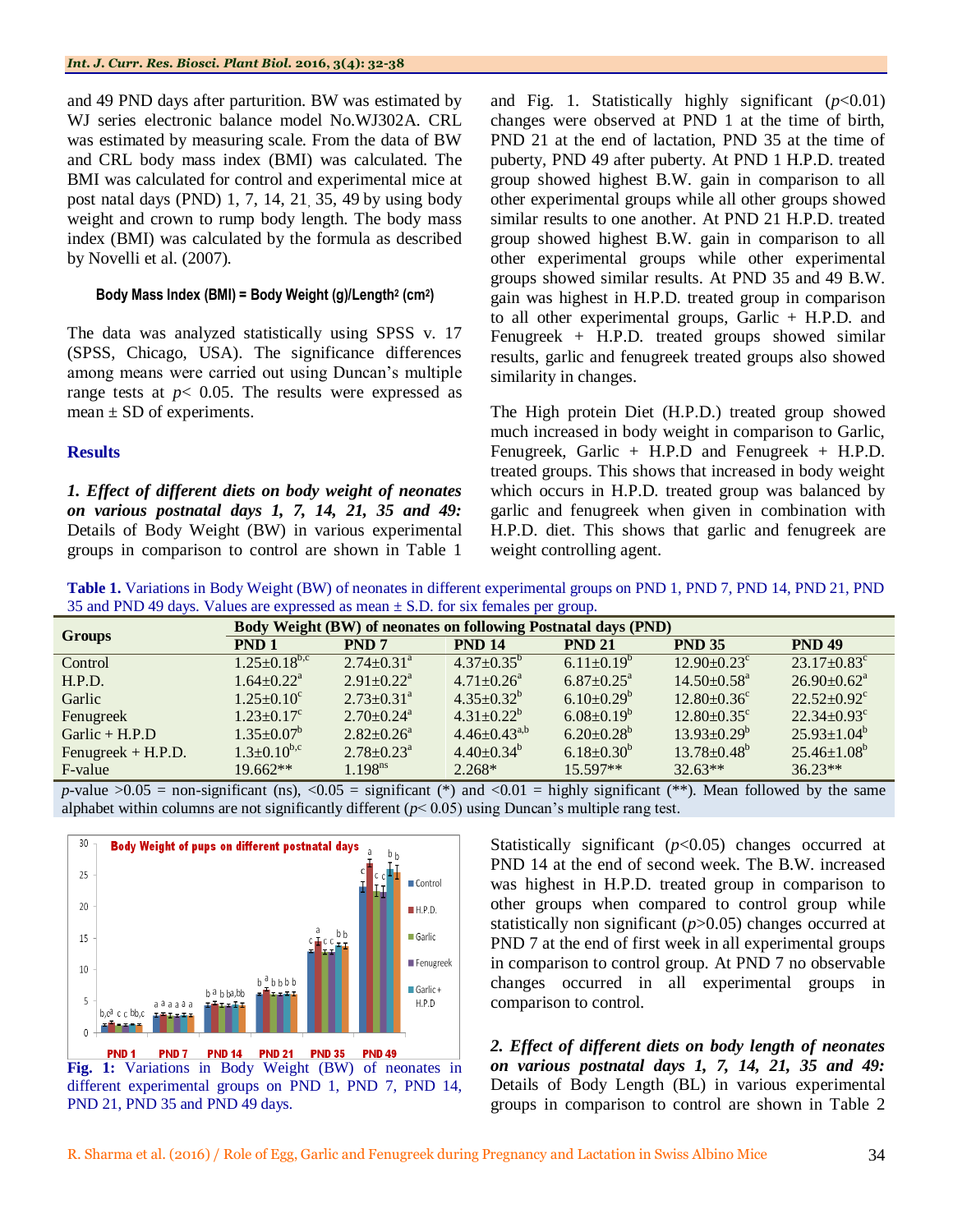and Fig. 2. Statistically highly significant  $(p<0.01)$ changes were observed at PND 1 at the time of birth, PND7 at the end of first week, PND 14 at the end of second week, PND 21 at the end of lactation. At all these PND's CRL reduction occurred highest in H.P.D. treated group while all other experimental groups showed similarity in their results.

The High Protein Diet (H.P.D.) treated group showed much decrease in body length in comparison to Garlic, Fenugreek, Garlic + H.P.D and Fenugreek + H.P.D. treated group. This shows that decrease in body length which occurred in H.P.D. treated group was balanced by garlic and fenugreek when given in combination with H.P.D. diet. Statistically non significant (*p*>0.05) changes occur at PND 35 at the time of puberty, PND 49 after puberty. The decrease in body length which occurred in H.P.D. treated group in comparison to other groups was balanced by garlic and fenugreek when given in combination with H.P.D.

**Table 2.** Variations in Body Length (BL) of neonates in different experimental groups on PND 1, PND 7, PND 14, PND 21, PND 35 and PND 49 days. Values are expressed as mean  $\pm$  S.D. for six females per group.

| <b>Groups</b>      | <b>Body Weight (BW) of neonates on following Postnatal days (PND)</b> |                              |                         |                              |                              |                             |  |
|--------------------|-----------------------------------------------------------------------|------------------------------|-------------------------|------------------------------|------------------------------|-----------------------------|--|
|                    | PND <sub>1</sub>                                                      | PND <sub>7</sub>             | <b>PND 14</b>           | <b>PND 21</b>                | <b>PND 35</b>                | <b>PND 49</b>               |  |
| Control            | $2.35 \pm 0.20^a$                                                     | $3.13 \pm 0.19^a$            | $3.94 + 0.46^a$         | $4.89 \pm 0.43$ <sup>a</sup> | $6.3 \pm 0.26$ <sup>a</sup>  | $6.5 \pm 0.36^a$            |  |
| H.P.D.             | $2.03 \pm 0.18^b$                                                     | $2.63 \pm 0.24$ <sup>c</sup> | $3.07 \pm 0.46^b$       | $4.13 \pm 0.46^{\circ}$      | $6.01 \pm 0.33$ <sup>a</sup> | $6.27 \pm 0.18^a$           |  |
| Garlic             | $2.33 \pm 0.16^a$                                                     | $3.1 + 0.18^a$               | $3.92 + 0.43^a$         | $4.87 \pm 0.38$ <sup>a</sup> | $6.22+0.25^a$                | $6.43 \pm 0.19^a$           |  |
| Fenugreek          | $2.3 \pm 0.21$ <sup>a</sup>                                           | $3.05 \pm 0.22^{\text{a}}$   | $3.88 \pm 0.40^a$       | $4.85 \pm 0.38$ <sup>a</sup> | $6.20+0.26^a$                | $6.4 \pm 0.13$ <sup>a</sup> |  |
| Garlic + $H.P.D$   | $2.28+0.19^a$                                                         | $2.82+0.23^{b}$              | $3.65 \pm 0.35^{\circ}$ | $4.65 \pm 0.26$ <sup>a</sup> | $6.15 \pm 0.28$ <sup>a</sup> | $6.35+0.16^a$               |  |
| Fenugreek + H.P.D. | $2.25 \pm 0.25^{\mathrm{a}}$                                          | $2.72 \pm 0.23^{b,c}$        | $3.72 + 0.44^a$         | $4.7+0.25^{\text{a}}$        | $6.19 \pm 0.22$ <sup>a</sup> | $6.39+0.17^a$               |  |
| F-value            | $4.94**$                                                              | 13.39**                      | $7.276**$               | $5.791**$                    | 1.23 <sup>ns</sup>           | 1.02 <sup>ns</sup>          |  |

*p*-value  $>0.05$  = non-significant (ns),  $<0.05$  = significant (\*) and  $<0.01$  = highly significant (\*\*). Mean followed by the same alphabet within columns are not significantly different (*p*< 0.05) using Duncan's multiple rang test.

**Table 3.** Variations in Body Mass Index (BMI) of neonates in different experimental groups on PND 1, PND 7, PND 14, PND 21, PND 35 and PND 49 days. Values are expressed as mean  $\pm$  S.D. for six females per group.

| <b>Groups</b>        | <b>Body Weight (BW) of neonates on following Postnatal days (PND)</b> |                              |                         |                     |                       |                              |  |
|----------------------|-----------------------------------------------------------------------|------------------------------|-------------------------|---------------------|-----------------------|------------------------------|--|
|                      | PND <sub>1</sub>                                                      | PND <sub>7</sub>             | <b>PND 14</b>           | <b>PND 21</b>       | <b>PND 35</b>         | <b>PND 49</b>                |  |
| Control              | $0.23+0.04^b$                                                         | $0.28 \pm 0.05$ <sup>c</sup> | $0.29 + 0.04^b$         | $0.26 + 0.03^{b}$   | $0.33+0.03^d$         | $0.55 \pm 0.03^{\circ}$      |  |
| H.P.D.               | $0.41 \pm 0.03^{\text{a}}$                                            | $0.43 + 0.04^a$              | $0.53 \pm 0.03^{\circ}$ | $0.42 + 0.03^a$     | $0.40+0.04^a$         | $0.68 \pm 0.04^{\circ}$      |  |
| Garlic               | $0.23 \pm 0.03^b$                                                     | $0.28 \pm 0.05$ <sup>c</sup> | $0.29 \pm 0.03^{\circ}$ | $0.26 \pm 0.03^{b}$ | $0.33+0.02^{b,c}$     | $0.54 \pm 0.03$ <sup>c</sup> |  |
| Fenugreek            | $0.24 + 0.04^b$                                                       | $0.30+0.05^{\circ}$          | $0.29 \pm 0.04^b$       | $0.26 + 0.04^b$     | $0.37 \pm 0.03^{b,c}$ | $0.54 + 0.03^c$              |  |
| $Garlic + H.P.D$     | $0.27+0.05^b$                                                         | $0.36 \pm 0.04^b$            | $0.34 \pm 0.03^{\circ}$ | $0.29 + 0.04^b$     | $0.37 \pm 0.03^b$     | $0.64 \pm 0.04^{a,b}$        |  |
| Fenugreek $+$ H.P.D. | $0.27+0.04^b$                                                         | $0.38 \pm 0.08^b$            | $0.33+0.04^b$           | $0.28 + 0.03^b$     | $0.36 \pm 0.03^{b,c}$ | $0.63+0.04^b$                |  |
| F-value              | $19.23**$                                                             | $11.337**$                   | $1191**$                | $12.82**$           | $775**$               | $15.01**$                    |  |

*p*-value  $>0.05$  = non-significant (ns), <0.05 = significant (\*) and <0.01 = highly significant (\*\*). Mean followed by the same alphabet within columns are not significantly different (*p*< 0.05) using Duncan's multiple rang test.



**Fig. 2:** Variations in Body Length (BL) of neonates in different experimental groups on PND 1, PND 7, PND 14, PND 21, PND 35 and PND 49 days.



**Fig. 3:** Variations in Body Mass Index (BMI) of neonates in different experimental groups on PND 1, PND 7, PND 14, PND 21, PND 35 and PND 49 days.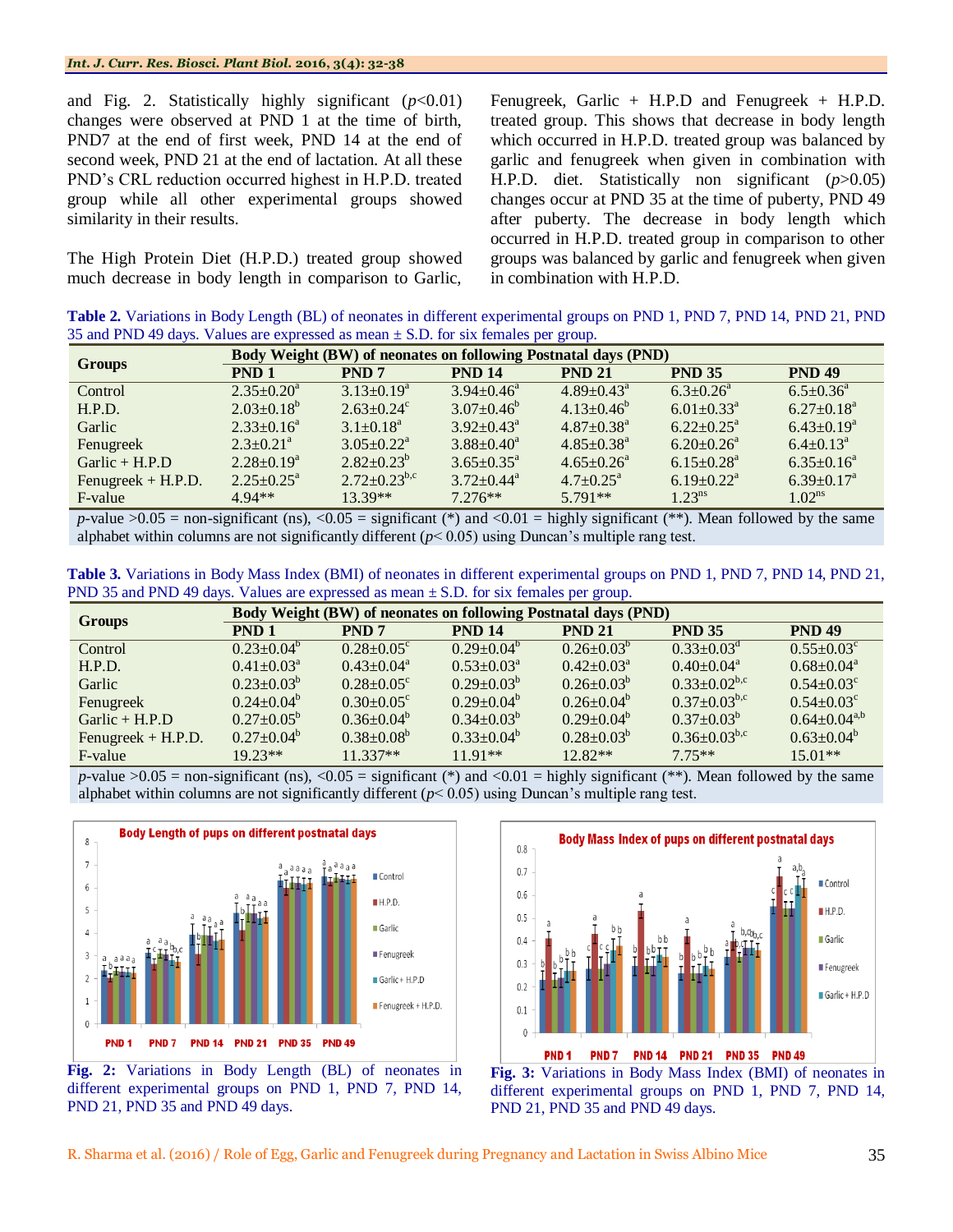*3. Effect of different diets on body mass index of neonates on various postnatal days 1, 7, 14, 21, 35 and 49:* Details of Body Mass Index (BMI) in various experimental groups in comparison to control are shown in Table 3 and Fig. 3. Statistically highly significant (*p*<0.01) changes were observed at all days PND 1, at the time of birth, PND7 at the end of first week, PND 14 at the end of second week, PND 21 at the end of lactation, PND 35 at the time of puberty and at PND 49 after puberty. The BMI was highest in H.P.D. treated group at all PND days in comparison to all other experimental groups.

#### **Discussion**

Malnutrition in uterus is viewed as causing the fetus to undergo structural and functional changes that result in an increased risk for diseases and physiological impairment in adulthood (Sayer et al., 2001). It was demonstrated that protein rich diet increases nitrogen in the body tissues, followed by urea production in liver (Morens et al., 2000) and also decreases urine pH (Fellstrom et al., 1983). It was also demonstrated that low protein diet leads to higher level of reactive oxygen species in the body. It was also found by experiments in rats that protein malnutrition in mother results in decreased postnatal lactase and alkaline phosphatase activities in small intestine which reduce gastrointestinal function in neonates (Zeman et al., 1973). Muramatsu and Ashida (1961) conducted an experiment on male weanling rats of the Wistar strain. The rats were fed with basal diet containing 25% of casein (high protein diet) after that rats weighing 55 to 60 grams were separated into groups and they were fed on 0 to 60% casein, 85 to 25% of alpha potato starch and so on. They observed that growth rate increased as level of casein increased from 0 to 25% in the diet and 60% of casein diet however produces lower weight gain.

The total body weight and body length is an important parameter which could indicate the animal's physiological health status. Such parameter can be influenced by the quantity and the quality of the consumed diet. The animals in our study when given H.P.D., we found that H.P.D. enhanced B.W. gain and CRL reduction. In consequences the gain in the B.W. and reduction in CRL could be as a result nutritional composition of egg which leads to B.W. gain and CRL reduction because as demonstrated above that protein rich diet increases nitrogen in our body tissue. Our result are similar to Ulusoy and Bren (2008) who also observed in high protein fed diet group loss of weight in first weeks (8.2%) and the later weight gain exceeding the initial body weight (4.7%) was observed. In our study also highly significant increase occur at PND 14, PND 21, PND 35 and PND 49 days.

In the present investigation B.W. gain and CRL reduction was found highest in H.P.D. treated group in comparison to all other experimental groups at all PND days. When H.P.D is given in combination with Garlic and Fenugreek the gain in B.W. and CRL was reduced. This occurred because garlic has been reported to be effective in reducing body weight in rats. Ademiluyi et al. (2013) conducted a research to investigate the ameliorating effect of dietary inclusion of 2% or 4% *Allium sativum* on gentamycin induced hepatotoxicity in rats. They observed a significant weight loss. Kim et al. (2011) done research on beneficial effect of black garlic extract on obesity and hyperlipidemia in rats. They firstly fed rats with the high fat diet; than these rats were fed with garlic extract (100, 250 and 500 mg/kg body weight). They observed that body weight of rats fed with high fat diet was increased in these rats in comparison to normal diet. After administrating these rats with garlic extract the body weight was significantly decreased. Allicin is considered as the major scavenging and antioxidant compound (Chung, 1999; Sharma et al., 2010) due to which garlic shows all its important properties.

Rahman et al. (2012) worked on antioxidant properties of raw garlic (*Allium sativum*) extract, he observed that allicin in garlic shows antioxidant property based on the results of the DPPH scavenging. According to Lee et al. (2011) the reduced body weight could be due to a decreased in the mass of the fat in the garlicsupplemented groups, reflected a marked antiobesity effect of garlic. Antiobesity action of garlic could be as a result of the fact that it enhances fecal mass and frequency of fecal excretion, probably due to its fiber composition, and hence would increase fecal loss of energy. Similarly, some researchers indicated that fenugreek seed extract supplementation help in reducing the body and adipose tissue weight (Handa et al., 2005). According to Geetha et al. (2011) fenugreek seed extract supplementation reduces the body and adipose tissue weight. The probable mechanism of fenugreek decreasing the total body and adipose tissue weight may be that (a) fenugreek flushes out the carbohydrates from the body before they enter the blood stream resulting in weight loss (b) Fenugreek seeds contain a high proportion (40%) of soluble fiber. This fiber forms a gelatinous structure which may have effects on slowing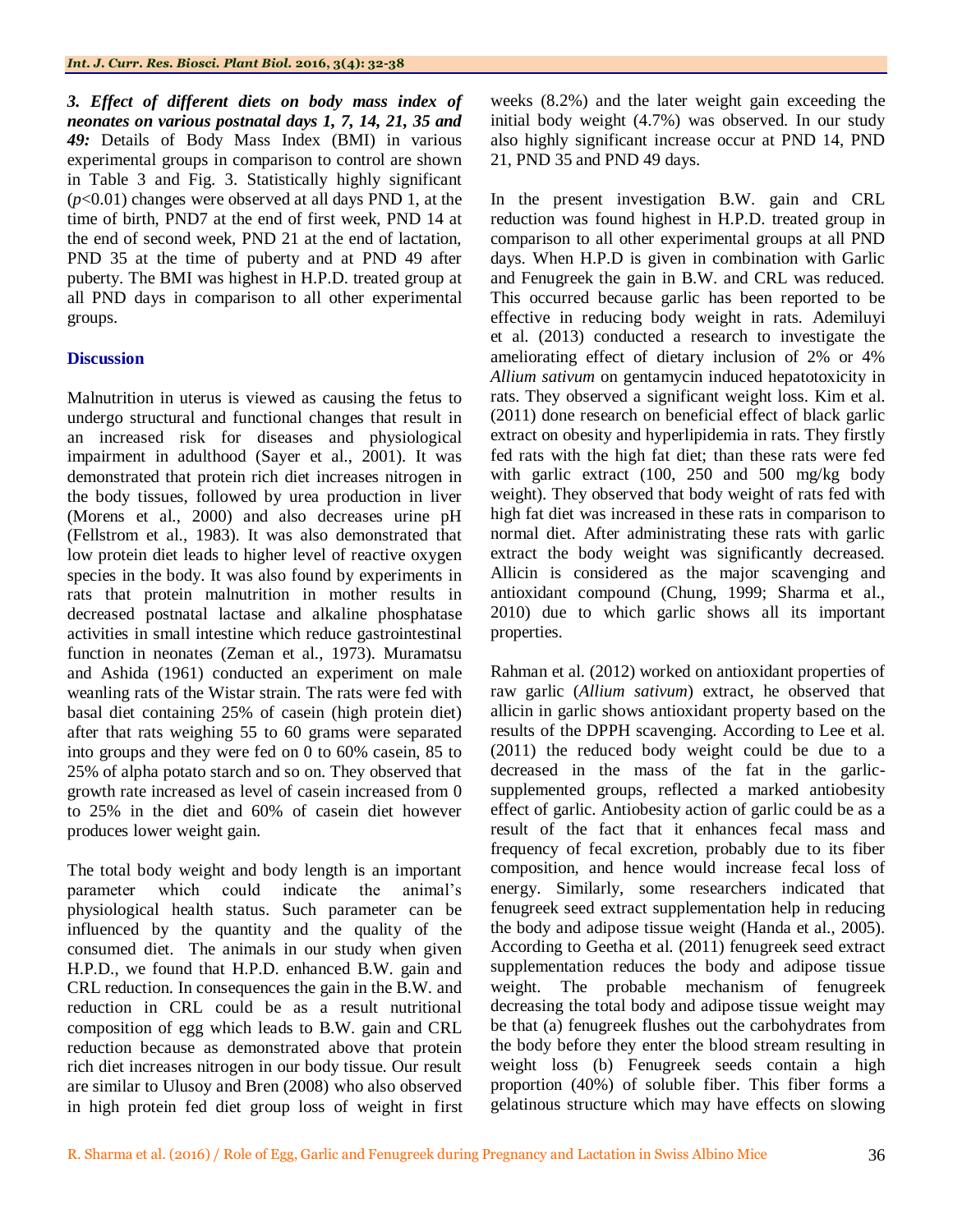the digestion and absorption of food from the intestine and creates a sense of fullness in the abdomen, thus suppresses appetite and promotes weight loss.

Our results are also in agreement with above researchers we have also observed weight loss when garlic and fenugreek are given in combination with H.P.D. but when given alone with control diet no major changes occurred in BW and CRL.

#### **Conclusion**

On the basis of above findings we can conclude that diet especially high protein diet influences the body weight and body length of neonates it increases the body weight of the neonates while decreases the body length of the neonates because high protein food especially egg is a source of nitrogen and single source of cholesterol among the foods commonly eaten which affects the body weight and body length of organism. Garlic and fenugreek is the weight controlling agent so when given in combination with high protein diet balances the weight of the neonates because as we have discussed above that both garlic and fenugreek shows antioxidant property due to this property they maintain the body's physiology.

#### **Conflict of interest statement**

Authors declare that they have no conflict of interest.

#### **Acknowledgement**

Authors are thankful to the Department of Zoology, College of Science, M. L. S. University for providing necessary facilities for the present piece of research work.

#### **References**

- Ademiluyi, A.O., Oboh, G., Owoloye, T.R., Agbebi, O.J., 2013. Modulatory effects of dietary inclusion of garlic (*Allium sativum*) on gentamycin-induced hepatotoxicity and oxidative stress in rats. Asian Pac. J. Trop. Biomed. 3(6), 470-475.
- Agarwal, S., Sohal, RS., 1994. Aging and protein oxidation damage, Mech. Aging Dev. 75(1), 11-19.
- Astley, S.B., Elliott, R.M., Archer, D.B., Southon, S., 2004. Evidence that dietary supplementation with carotenoids and carotenoid-rich foods modulates the DNA damage: repair balance in human lymphocytes. Br. J. Nutr. 91(1), 63-72.
- Beckman, K.B., Ames, B.N., 1998. The free radical theory of aging matures. Physiol. Rev. 78(2), 547-81.
- Butte, N.F., King, J.C., 2005 Energy requirements during pregnancy and lactation. Public Health Nutr. 8(7A), 1010- 27.
- Chu, S.Y., Callaghan, W.M., Kim, S.Y., Schmid, C.H., Lau, J., England, L.J., Dietz, P.M., 2007. Maternal obesity and risk of gestational diabetes mellitus. Diabetes Care 30(8), 2070-2076.
- Chung, J.G**.,** 1999. Effects of butylated hydroxyanisole (BHA) and butylated hydroxytoluene (BHT) on the acetylation of 2-aminofluorene and DNA-2-aminofluorene adducts in the rat. Toxicol. Sci. 51(2): 202-21.
- Cui, K., Luo, X., Xu, K., Ven Murthy, M.R., 2004. Role of oxidative stress in neurodegeneration: recent developments in assay methods for oxidative stress and nutraceutical antioxidants. Prog. Neuropsychopharmacol. Biol. Psych. 28(5), 771-799.
- Fellstrom, B., Danielson, B.G., Karlstrom, B., Lithell, H., Ljunghall, S., Vessby, B., 1983. The influence of a high dietary intake of purine rich animal protein on urinary urate excretion and super saturation in renal stone disease. Clin. Sci. 64(4), 399-405.
- Geetha, M., Suneel, K.R., Krupanidhi, A.M., Muralikrishna, K.S., Avin, A.P., Prashanth, P., 2011. Effect of Fenugreek on Total Body and Organ Weights: A Study on Mice. Pharmacologyonline 3, 747-752.
- Halliwell, B., Aeschbach, R., Loliger, J., Aruoma, O.I., 1995. The characterization of antioxidants. Food Chem .Toxicol. 33(7), 601-617.
- Halliwell, B., Gutteridge, J.M.C., 1999. Free Radicals in Biology and Medicine, 2<sup>nd</sup> Edn. Clarendon Press, Oxford University Press.
- Handa, T., Yamaguchi, K., Sono, Y., Yazawa, K., 2005. Effects of fenugreek seed extract in obese mice fed a highfat diet. Biosci. Biotechbol. Biochem. 69(6), 1186-8.
- Johnson, I.T., 2004. New approaches to the role of diet in the prevention of cancers of the alimentary tract. Mutat. Res. 551 (1-2), 9-28.
- Jones, M.L., Mark, P.J. Waddell, B.J. 2014. Maternal dietary omega-3 fatty acids and placental function. Reprod. 147(5), 143-152.
- Joshipura, K.J., Ascherio, A., Manson, J.E., Stampfer, M.J., Rimm, E.B., Speizer, F.E., Hennekens, C.H., Spiegelman, D., Willett, W.C., 1999. Fruit and vegetable intake in relation to risk of ischemic stroke. J. Med. Assoc. 28(13), 1233-1239.
- Joshipura, K.J., Hu, F.B., Manson, J.E., Stampfer, M.J., Rimm, E.B., Speizer, F.E., Colditz, G., Ascherio, A., Rosner, B., Spiegelman, D., Willett, W.C., 2001. The effect of fruit and vegetable intake on risk for coronary heart disease. Ann. Intern. Med. 134(12), 1106-1114.
- Kerver, J.M., Park, Y., Song, W.O., 2002. The role of eggs in American diets: health implications and benefits. In: Eggs and Health Promotion (Ed.: Watson R.). Blackwell Publishing Co., Iowa. pp.9-18.
- Kim, I., Kim, J.Y., Hwang Y.J., Hwang K. A., Om, A.S., Kim J.H., Cho, K.J., 2011. The beneficial effects of aged black garlic extract on obesity and hyperlipidemia in rats fed a